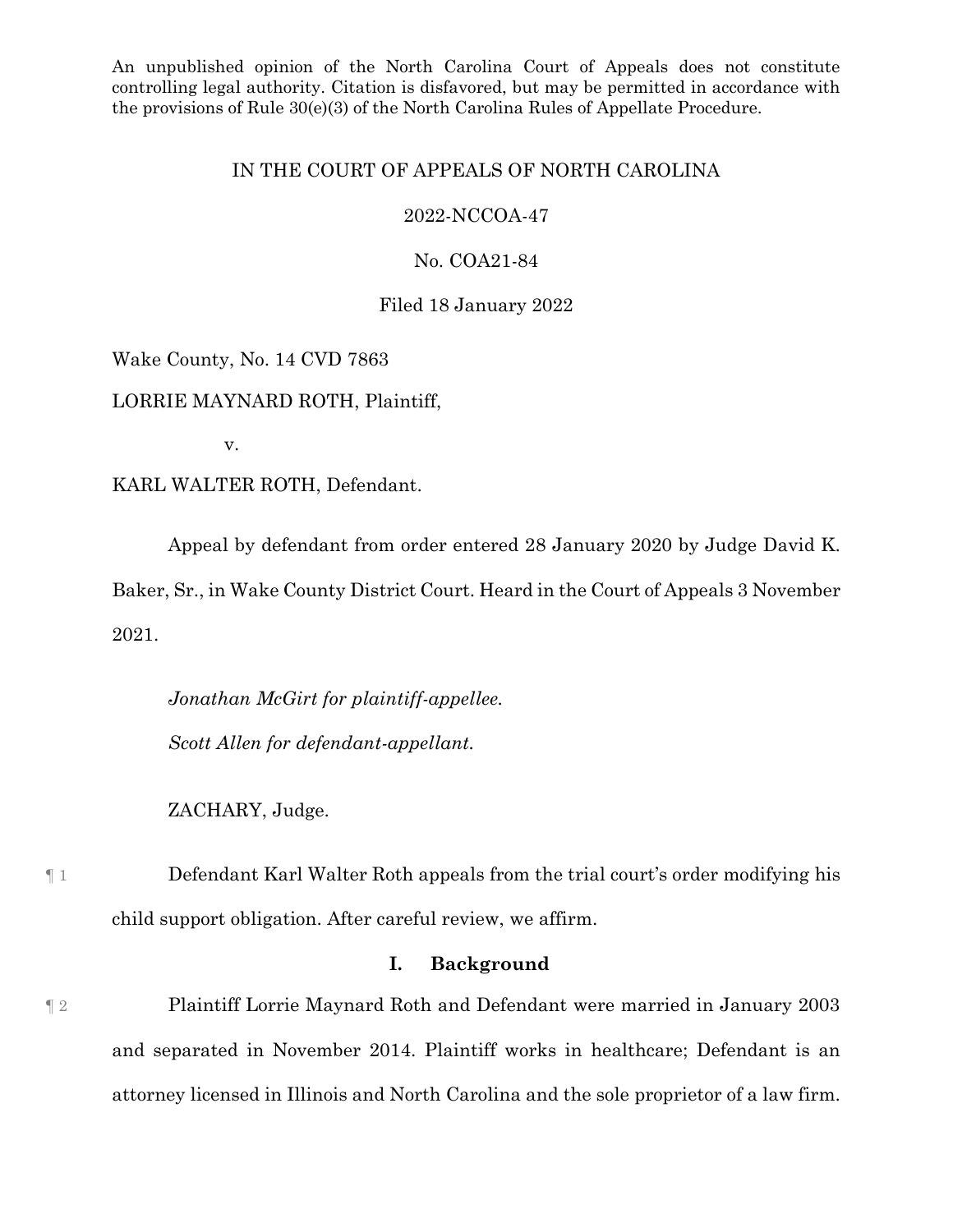#### 2022-NCCOA-47

*Opinion of the Court*

The parties have two children, born in 2008 and 2010.

¶ 3 Following a temporary custody and child support order entered on 23 February 2015, the trial court entered a consent order on 1 June 2015 ("the 2015 Order") regarding the parties' claims for custody, child support, and attorney's fees.

¶ 4 On 19 July 2016, Defendant filed a motion to modify custody and child support, which came on for hearing in Wake County District Court on 27–28 September and 11–12 October 2016, along with Plaintiff's motion for attorney's fees. On 29 November 2016, the trial court entered a temporary custody and child support order ("the 2016 Temporary Order") directing, *inter alia*, that a parenting coordinator be appointed and the parties complete co-parenting counseling. On 6 June 2017, the trial court entered a permanent custody and child support order ("the 2017 Order") providing, *inter alia*, (1) that the parties share physical custody of the minor children on a "6/8" schedule, and (2) that Defendant pay Plaintiff \$907.17 per month in child support in accordance with Worksheet B of the North Carolina Child Support Guidelines.

¶ 5 On 29 April 2019, the trial court entered a consent order ("the 2019 Temporary Consent Order") that, *inter alia*, modified the custody arrangement from a "6/8" physical custody schedule to an equal "7/7" shared physical custody schedule pending a full custody hearing. On 12 August 2019, Defendant filed a "Motion to Modify Child Custody and Support" seeking to reduce his child support obligation and citing the amended custody schedule as a substantial change in circumstances warranting a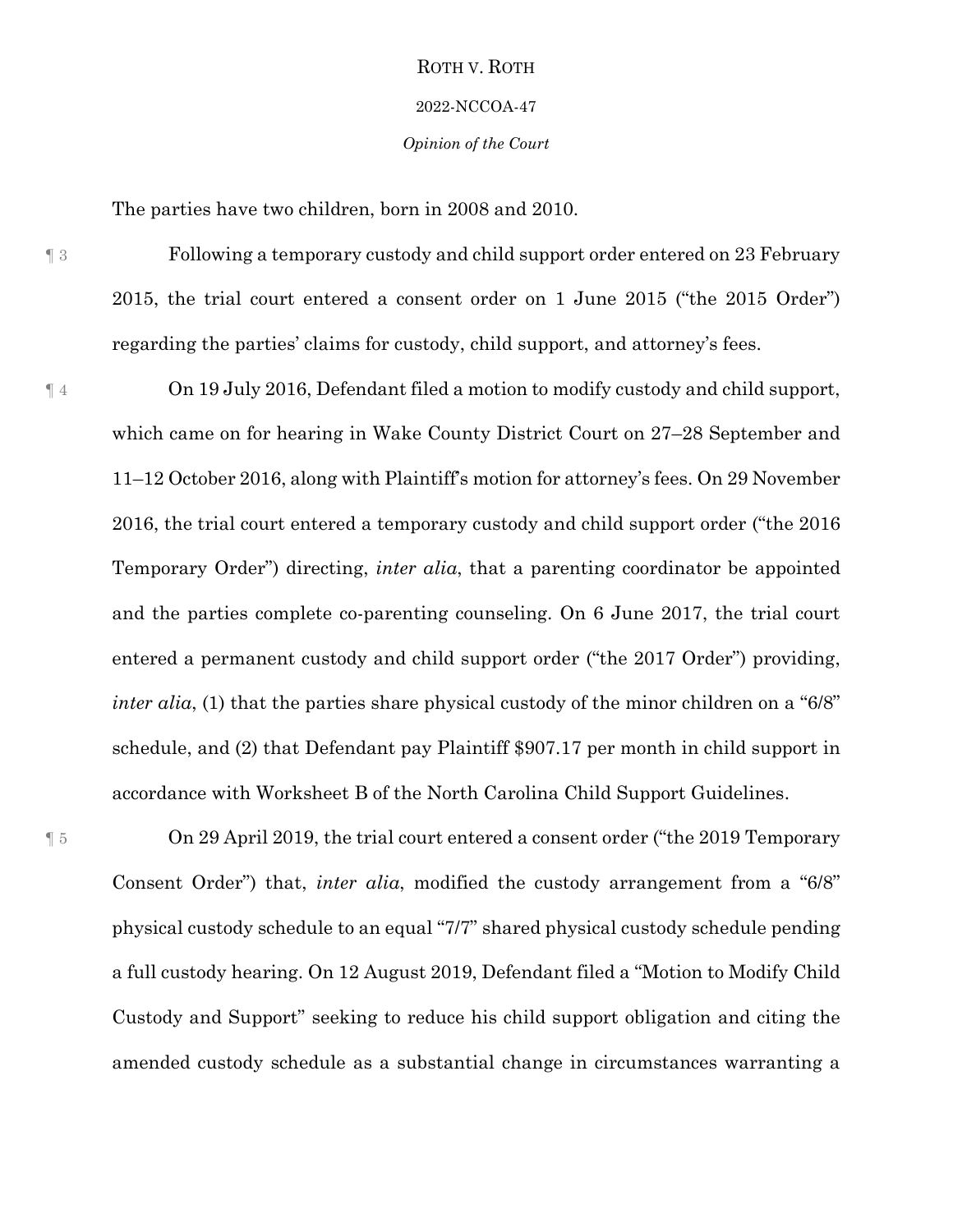#### 2022-NCCOA-47

#### *Opinion of the Court*

modification of his existing support obligation. Defendant's motion to modify came on for hearing on 6 November 2019 before the Honorable David K. Baker, Sr., in Wake County District Court. On 28 January 2020, the trial court entered an order modifying child support ("the 2020 Order") that, *inter alia*, increased Defendant's child support obligation to \$1,513.22 per month. Defendant timely filed notice of appeal.

# **II. Discussion**

¶ 6 Defendant argues that the trial court erred by (1) miscalculating his gross personal income, (2) modifying a provision of the 2019 Temporary Consent Order concerning work-related child care expenses, and (3) failing to rule on his request, in his motion to modify, that the parties alternate years claiming the children as dependents on the parties' income tax returns. We disagree.

# **A. Standard of Review**

¶ 7 "When determining a child support award, a trial judge has a high level of discretion, not only in setting the amount of the award, but also in establishing an appropriate remedy." *Moore v. Onafowora*, 208 N.C. App. 674, 676, 703 S.E.2d 744, 746 (2010) (citation omitted).

> Child support orders entered by a trial court are accorded substantial deference by appellate courts and our review is limited to a determination of whether there was a clear abuse of discretion. Under this standard of review, the trial court's ruling will be upset only upon a showing that it was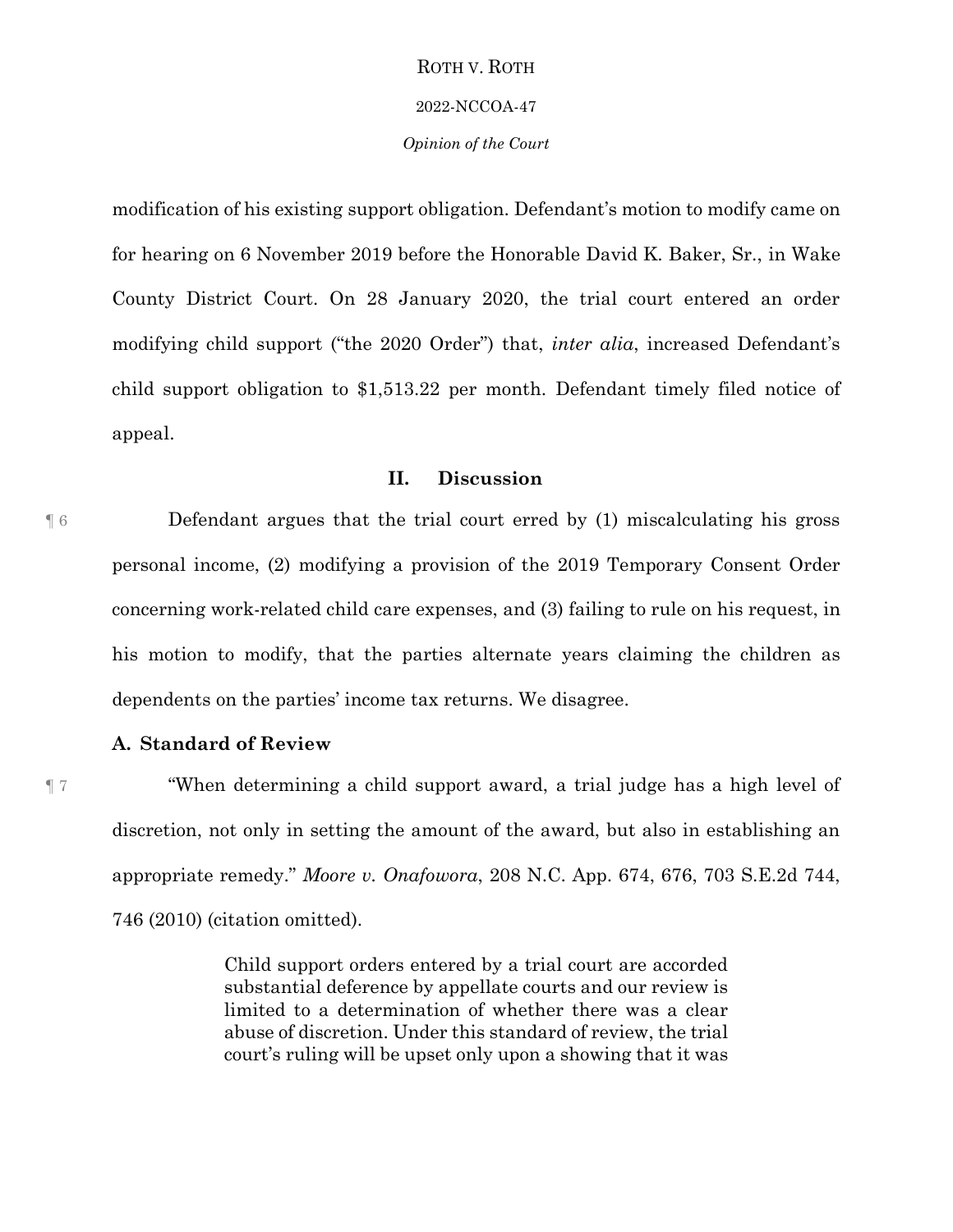#### 2022-NCCOA-47

#### *Opinion of the Court*

so arbitrary that it could not have been the result of a reasoned decision.

*Jonna v. Yaramada*, 273 N.C. App. 93, 100, 848 S.E.2d 33, 41 (2020) (citations and internal quotation marks omitted).

¶ 8 "Where a party asserts an error of law occurred, we apply a de novo standard of review." *Id.* (citation omitted). However, our review of a trial court's findings of fact in a child support order "is limited to a consideration of whether there is sufficient competent evidence to support the findings of fact, and whether, based on these findings, the Court properly computed the child support obligations." *Sergeef v. Sergeef*, 250 N.C. App. 404, 406, 792 S.E.2d 192, 194 (2016) (citation omitted). "[U]nchallenged findings of fact are binding on appeal." *Kleoudis v. Kleoudis*, 271 N.C. App. 35, 39, 843 S.E.2d 277, 281 (2020) (citation omitted). "Furthermore, evidentiary issues concerning credibility, contradictions, and discrepancies are for the trial court—as the fact-finder—to resolve and, therefore, the trial court's findings of fact are conclusive on appeal if there is competent evidence to support them despite the existence of evidence that might support a contrary finding." *Sergeef*, 250 N.C. App. at 406–07, 792 S.E.2d at 194 (citation and internal quotation marks omitted).

# **B. Defendant's Gross Income**

¶ 9 Defendant argues that "[t]he trial court used a flawed methodology in determining [his] gross personal income." After careful review of the transcript and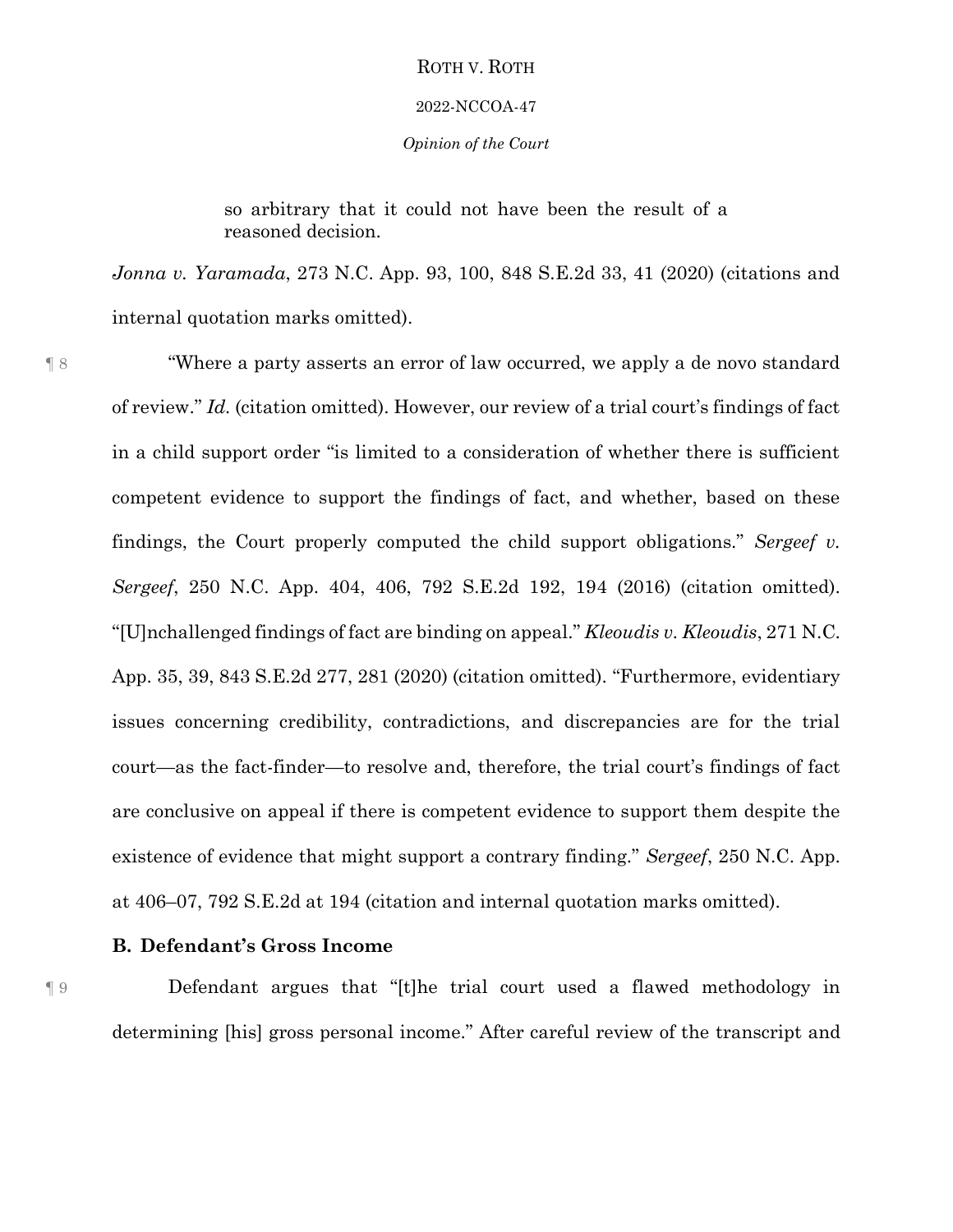#### 2022-NCCOA-47

#### *Opinion of the Court*

the record on appeal, we disagree.

¶ 10 "The calculation of child support is governed by North Carolina Child Support Guidelines established by the Conference of Chief District Court Judges." *Craven Cty. v. Hageb*, 2021-NCCOA-231, ¶ 12 (citation omitted). The Guidelines define "income" as "a parent's actual gross income from any source, including but not limited to income from employment or self-employment . . . [or] ownership or operation of a business, partnership, or corporation[.]" N.C. Child Support Guidelines, at 3 (2019). The Guidelines further define "gross income from self-employment" as "gross receipts minus ordinary and necessary expenses required for self-employment or business operation." *Id.*

¶ 11 In the present case, Defendant asserts that the trial court should have calculated his gross income "based on the gross receipts of the business less ordinary and necessary business expenses plus his year-to-date personal gross payroll" because his "sole source of income was from the operation of his law firm." Defendant argues that the trial court erred by failing to consider certain evidence of his business expenses that was admitted at the hearing, including his "detailed accounting . . . and banking records[.]" However, the record on appeal belies Defendant's argument.

¶ 12 Rather than misapplying the Guidelines or failing to consider Defendant's evidence, the trial court's detailed findings of fact in the 2020 Order instead reflect the court's thorough consideration of both the Guidelines and Defendant's evidence: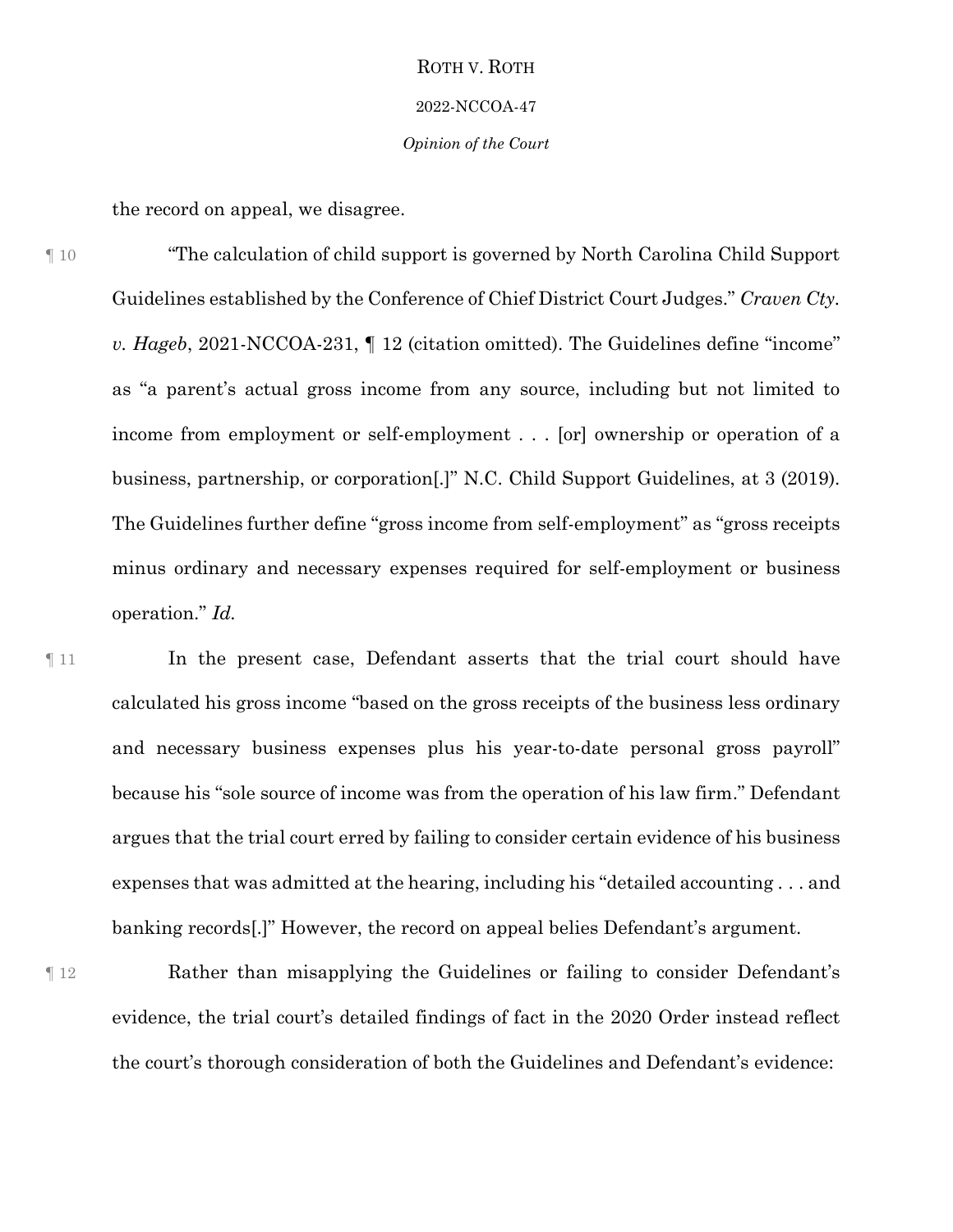#### 2022-NCCOA-47

#### *Opinion of the Court*

13. Based on the North Carolina Child Support Guidelines: Gross income from self-employment or operation of a business is defined as gross receipts minus ordinary and necessary expenses required for self-employment or business operation. Ordinary and necessary business expenses do not include amounts allowable by the Internal Revenue Service for the accelerated component of depreciation expenses, investment tax credits, or any other business expenses determined by the court to be inappropriate for determining gross income. Income and expenses from self-employment or operation of a business were carefully reviewed to determine an appropriate level of gross income available to [Defendant] to satisfy a child support obligation. Expense reimbursements or in-kind payments received by Defendant in the course of employment, self-employment, or operation of a business were counted as income because they are significant and reduce personal living expenses.

14. In 2017, Defendant's law firm grossed \$239,583.00 per Schedule C of his U.S. Individual Income Tax Return. In 2018, Defendant's law firm grossed \$394,688.00 per Schedule C of his U.S. Individual Income Tax Return.

15. In 2018, Defendant claimed \$1,927 in car and truck expenses for his trips when he drove from North Carolina to Chicago, Illinois, \$42,043 in insurance for health insurance for him and his employee, \$12,499 on interest for a business credit card that he no longer has, \$25,647 for rent per Schedule C of Defendant's U.S. Individual Income Tax Return. Defendant testified that he assumes the expenses detailed above relate to the specified items however that he did not know what those expenses are on his 2018 taxes other than those assumptions. In the [2016 Temporary Order], the Honorable C. Christopher Bean made a finding that Defendant testified that he was unaware of the details of the "expenses" listed on the Roth Law Group, LLC Profit and Loss Statement from January 2015 through December 2015.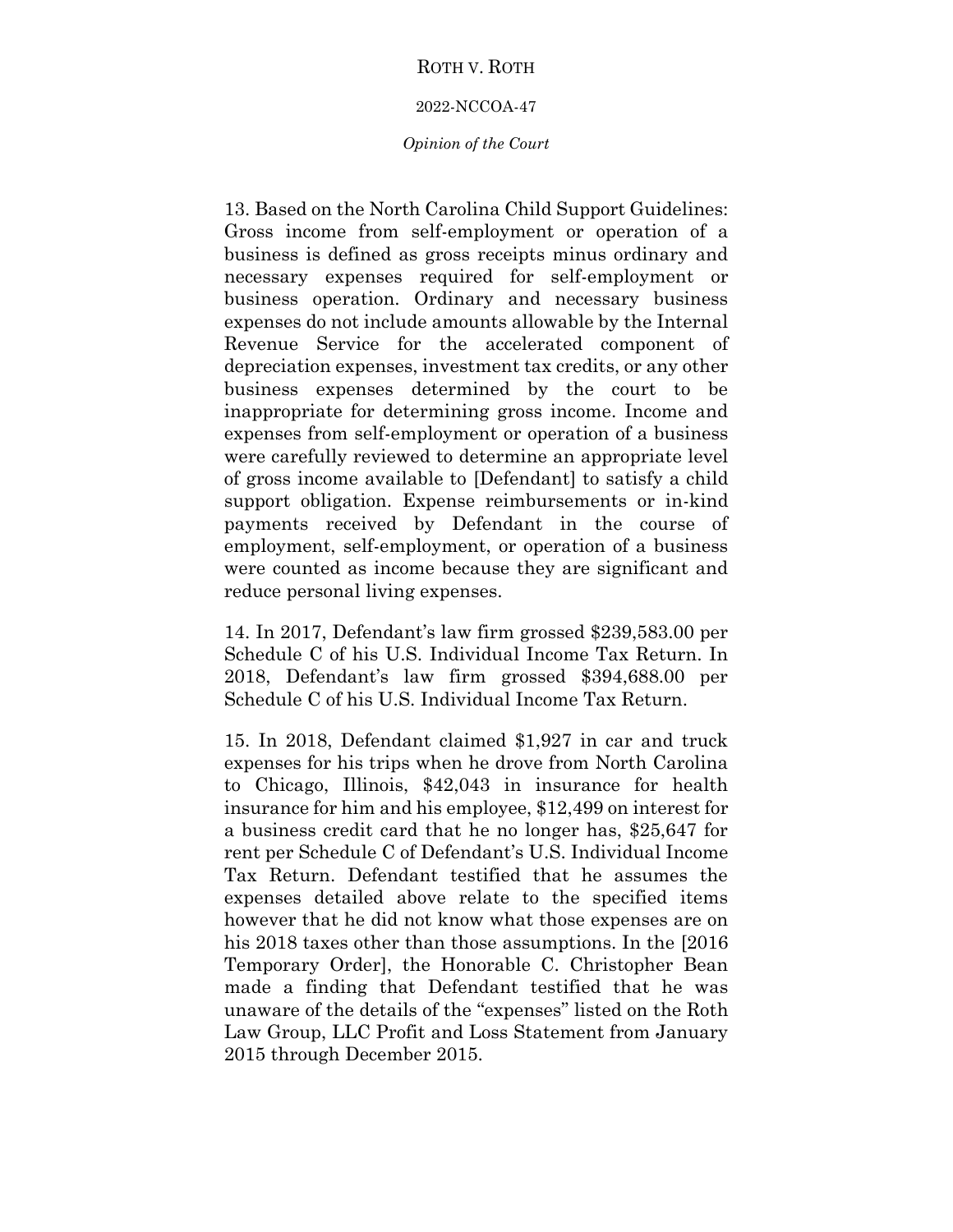#### 2022-NCCOA-47

#### *Opinion of the Court*

16. Defendant could not explain his business expenses in any detail to the Court at this hearing that would allow the Court to find that an expense was an appropriate business expense.

Defendant's law firm has one employee who is a salaried attorney and that employee's salary is included in the "Wage Expenses" of the Roth Law Group Profit and Loss [Statement] which was admitted into evidence at the hearing. Defendant produced a Profit and Loss Statement for Roth Law Group LLC for January[‐]October 2019 which was admitted into evidence. Per the Profit and Loss Statement, Defendant's law firm has grossed \$223,846.26 through October 31, 2019 which averages \$22,384.63 per month over 10 months. The Profit and Loss [Statement] lists expenses of \$194,863.25 during this same period, resulting in a Net Income of \$28,983.17. Defendant testified that the amount listed as "Net Income" represents draws made by Defendant in addition to the wages he received as reflected in his payroll report of \$39,230.76. Defendant testified that Net income plus the amount listed in his Payroll Report total \$68,213.93.

17. Defendant produced The Roth [Law] Group, LLC Chase Business Classic Checking statements . . . from March 30, 2019 to October 31, 2019. The bank statements show a total of \$170,972.38 deposited into this account during that timeframe (7 months) which averages to \$24,424.63 per month for 7 months. Defendant testified that he had loaned the law firm \$18,000.00 during this period from his savings.

18. Additionally, Defendant produced his personal Chase Checking account . . . statements from February 16, 2019 to October 16, 2019 (8 months). Per Defendant's statements, he deposited \$91,728.31 and had debits of \$93,371.29, which averaged to \$11,466.04 and \$11,671.41 per month respectively.

19. Defendant produced his notarized Financial Affidavit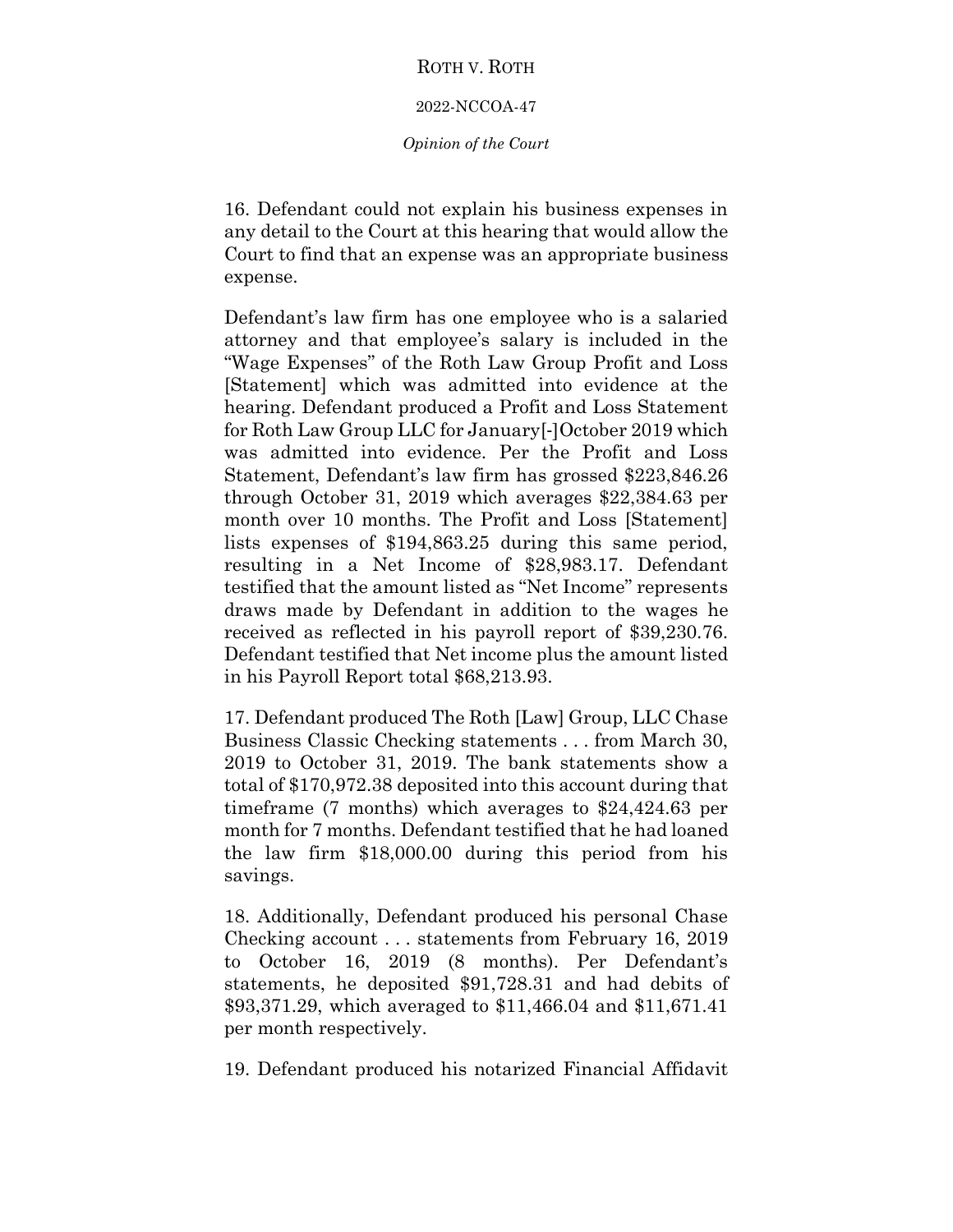# 2022-NCCOA-47

# *Opinion of the Court*

summarizing his income and his monthly expenses. Pursuant to Defendant's Financial Affidavit, Defendant affirmed under oath that his monthly gross income is \$7,083.33 or a yearly gross income of \$85,000 per year. Defendant testified that money from savings does not represent income.

20. Defendant inherited large sums of money since entry of the 2017 Order. These inheritances have allowed him to pay off his mortgage in the amount of \$290,000.00 leaving Defendant with no mortgage or lease payments for his primary residence. After payment of his mortgage, Defendant had a balance of \$259,329.44 as of October 31, 2019 in his investment account from his inheritances.

21. Defendant has no car payment. When Defendant travels from North Carolina to Illinois for work, he considers the gas, plane tickets and mileage as business expenses for which he receives a personal benefit.

22. Pursuant to Defendant's Financial Affidavit, in regular recurring monthly expenses Defendant spends \$1,752, individual monthly expenses of \$1,426, and debts of \$875 per month.

23. The Court finds that Defendant's testimony regarding his income is not credible and finds that Plaintiff's argument that Defendant earns a yearly gross income of two hundred thousand dollars (\$200,000) per year or sixteen thousand, six hundred and sixty‐six dollars and sixty‐seven cents (\$16,666.67) per month persuasive in light of his monthly deposits into his personal checking account, actual debits to his personal checking account, gross income earned by his business, and Schedule C of his 2018 tax return.

¶ 13 Of these findings of fact, Defendant only specifically challenges finding of fact

#23. The remaining, unchallenged findings of fact quoted above are thus binding on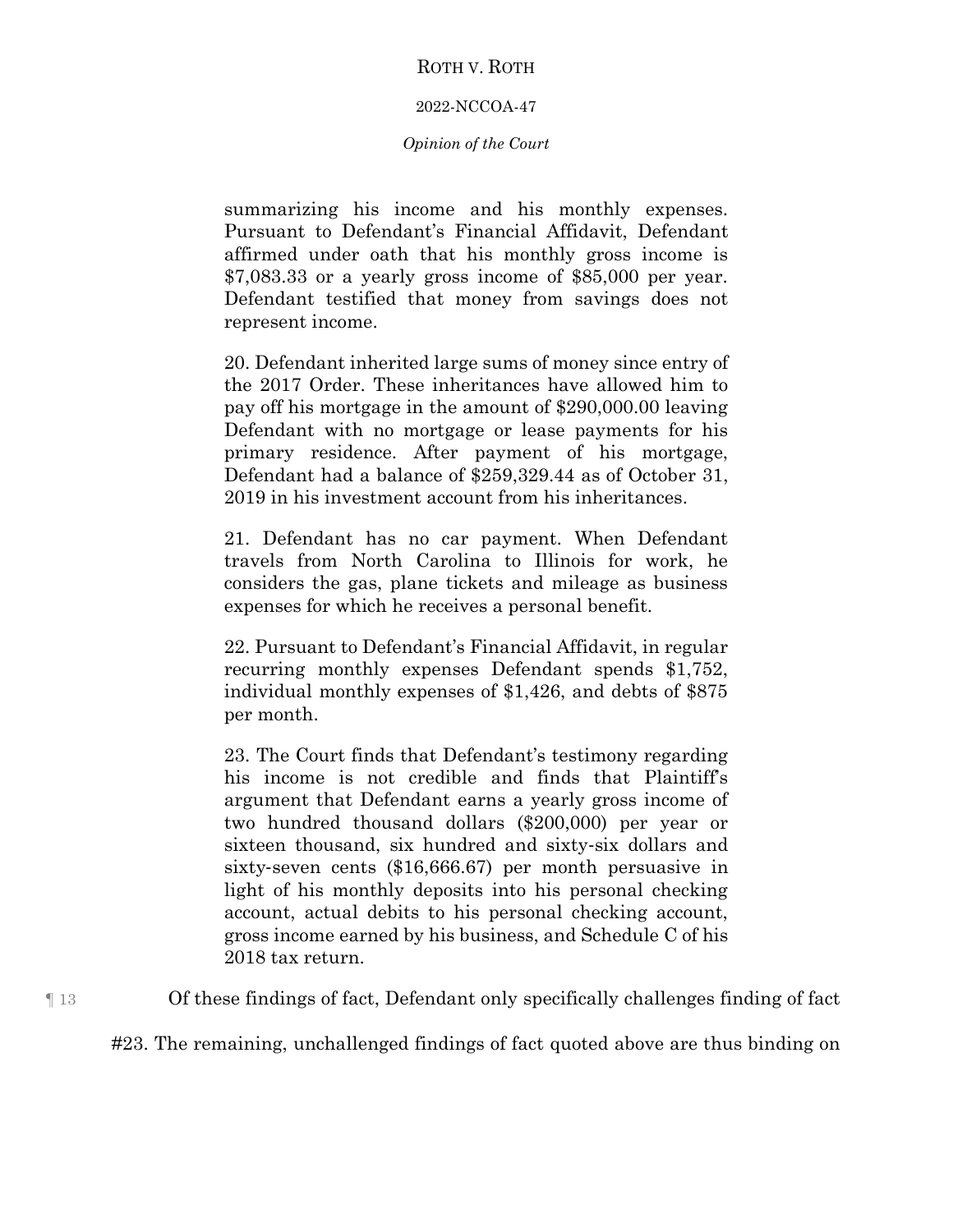#### 2022-NCCOA-47

*Opinion of the Court*

appeal. *Kleoudis*, 271 N.C. App. at 39, 843 S.E.2d at 281.

¶ 14 As regards finding of fact #23, Defendant particularly challenges the trial court's finding that Plaintiff's argument that Defendant's annual gross income was \$200,000 was persuasive "in light of his monthly deposits into his personal checking account, actual debits to his personal checking account, gross income earned by his business and Schedule C of his 2018 tax return." Defendant argues that, although the trial court's finding "suggests that there was an actual calculation made[,]" it in fact "reveals a methodology of income calculation that is fundamentally flawed and contradicted by the record and documents in evidence."

¶ 15 In a footnote, Defendant supports this claim by asserting that he "testified how he received payroll unless there were no funds to do so. Then he would take equity draws once funds became available." This footnote illustrates a general shortcoming consistent throughout Defendant's assertions on appeal. As Plaintiff notes, Defendant's entire argument "relies upon [his] interpretation of the evidence as being unquestionably valid" and fails to account for the trial court's finding that his "testimony regarding his income [wa]s not credible[.]" In addition, the trial court addressed Defendant's testimony regarding his payroll and equity draws in its unchallenged finding of fact #16, which is binding on appeal. *Id.* In that same unchallenged finding, the trial court also noted that "Defendant could not explain his business expenses in any detail to the Court at this hearing that would allow the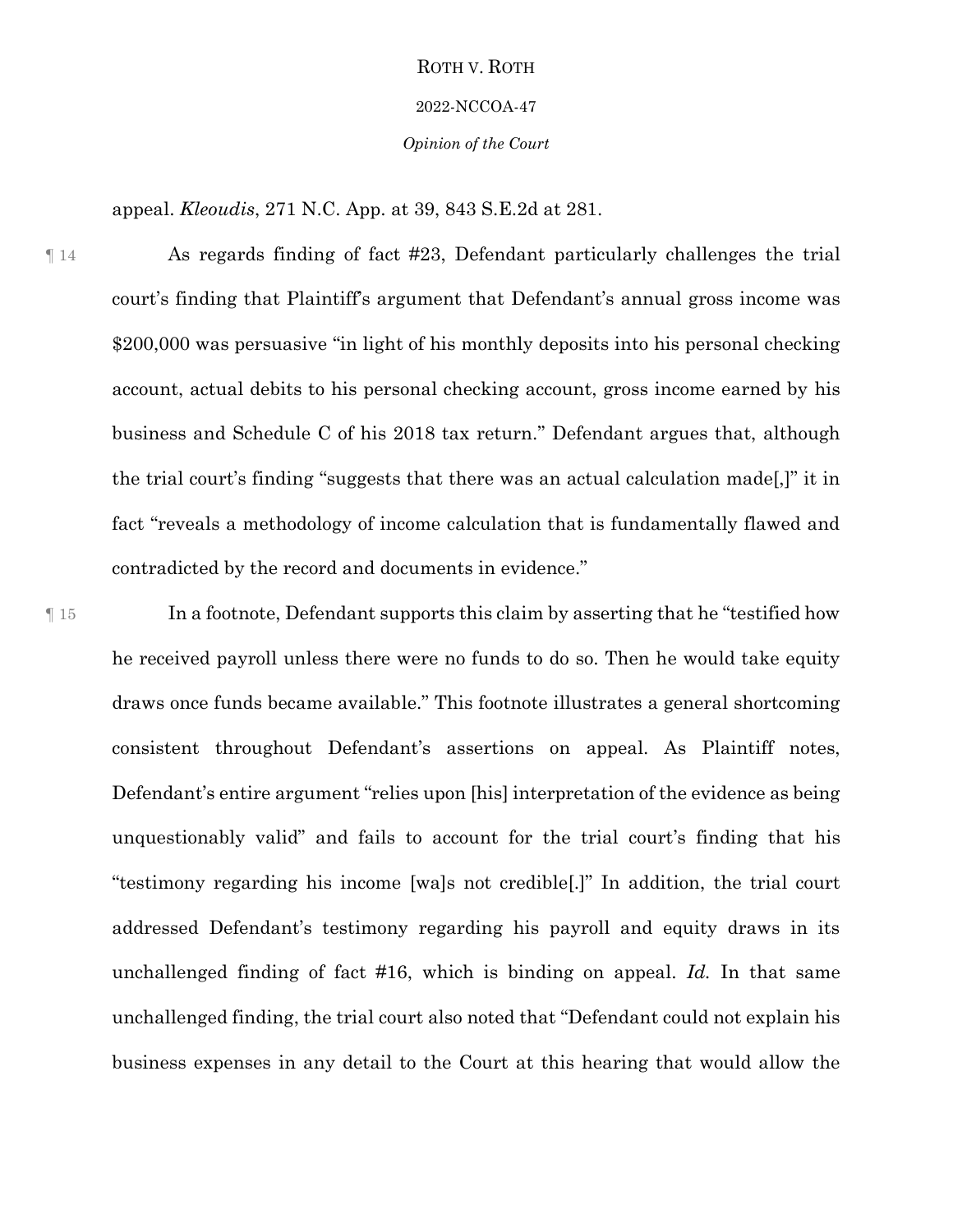#### 2022-NCCOA-47

#### *Opinion of the Court*

Court to find that an expense was an appropriate business expense." We are also bound by the trial court's determination that Defendant's testimony lacked credibility, despite his contrary assertions on appeal. *Id.*; *Sergeef*, 250 N.C. App. at 406–07, 792 S.E.2d at 194. Accordingly, in light of the "high level of discretion" afforded to the trial court in such matters, *Moore*, 208 N.C. App. at 676, 703 S.E.2d at 746, and after careful review of the record, Defendant's argument is overruled.

# **C. Further Findings of Fact**

# ¶ 16 In addition to finding of fact #23, which we have addressed, Defendant also challenges the trial court's findings of fact #31 and #32, which state:

31. The expenses that Defendant deducts from his monthly child support payment is [sic] applied to the outstanding attorney's fees that are due to Plaintiff.

32. Defendant will not reimburse Plaintiff expenses through Our Family Wizard because the program will not allow Defendant to deduct legal fees from his expense report.

¶ 17 Defendant argues that these findings "were directly contradicted by Defendant at the hearing." However, as previously stated, this Court may not make its own determination of Defendant's credibility or reweigh the evidence before the trial court. "If the record discloses sufficient evidence to support the [trial court's] findings, it is not this Court's task to determine de novo the weight and credibility to be given the evidence contained in the record on appeal." *Plott v. Plott*, 313 N.C. 63, 69, 326 S.E.2d 863, 867 (1985) (italics omitted). Although Defendant thoroughly explains his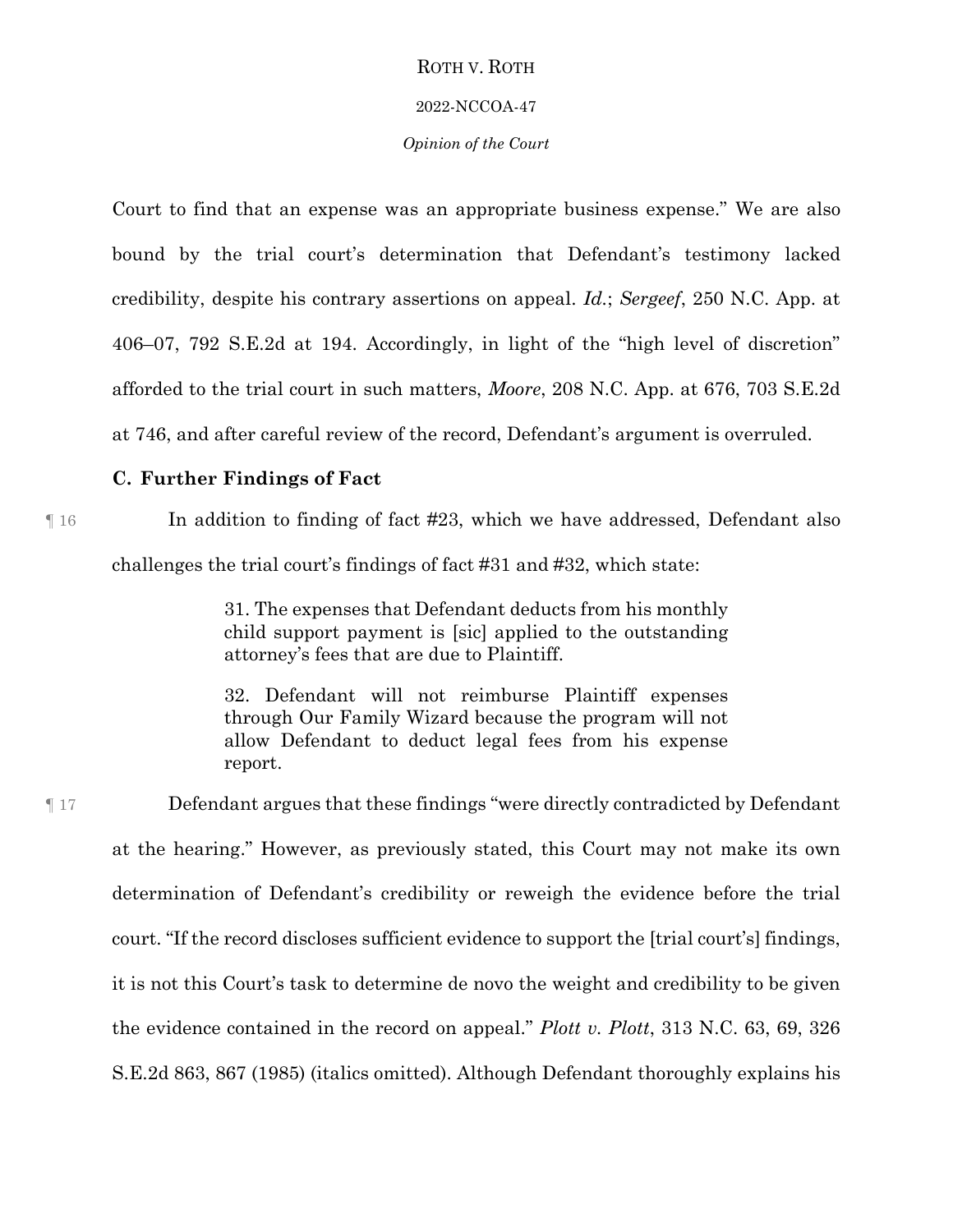#### 2022-NCCOA-47

#### *Opinion of the Court*

interpretation of the evidence, our task on appeal is merely to determine whether "there is substantial evidence in the record to support the trial court's findings of fact, . . . even if record evidence might sustain findings to the contrary." *Sergeef*, 250 N.C. App. at 407, 792 S.E.2d at 194 (citation omitted). Our careful review of the record, including the relevant documents in evidence before the trial court, establishes that there was substantial evidence to support the trial court's findings, even if the record might also sustain Defendant's interpretation. Thus, these challenges must also be overruled.

¶ 18 Finally, Defendant challenges the trial court's finding of fact #7 in the 2020 Order. This finding of fact merely restates several findings of fact related to the parties' finances and employment that the trial court made in the 2016 Temporary Order, of which the trial court took judicial notice and incorporated by reference into the 2017 Order. Defendant argues that "the inclusion of these findings of fact . . . [is] not relevant, nor do the[ findings] support the trial court's ultimate conclusions of law." However, Defendant makes no argument that he has been prejudiced by the inclusion of these findings of fact, and we fail to discern any such prejudice. Moreover, it is well established that a trial court "may take judicial notice of findings of fact made in prior orders, even when those findings are based on a lower evidentiary standard because where a judge sits without a jury, the trial court is presumed to have disregarded any incompetent evidence and relied upon the competent evidence."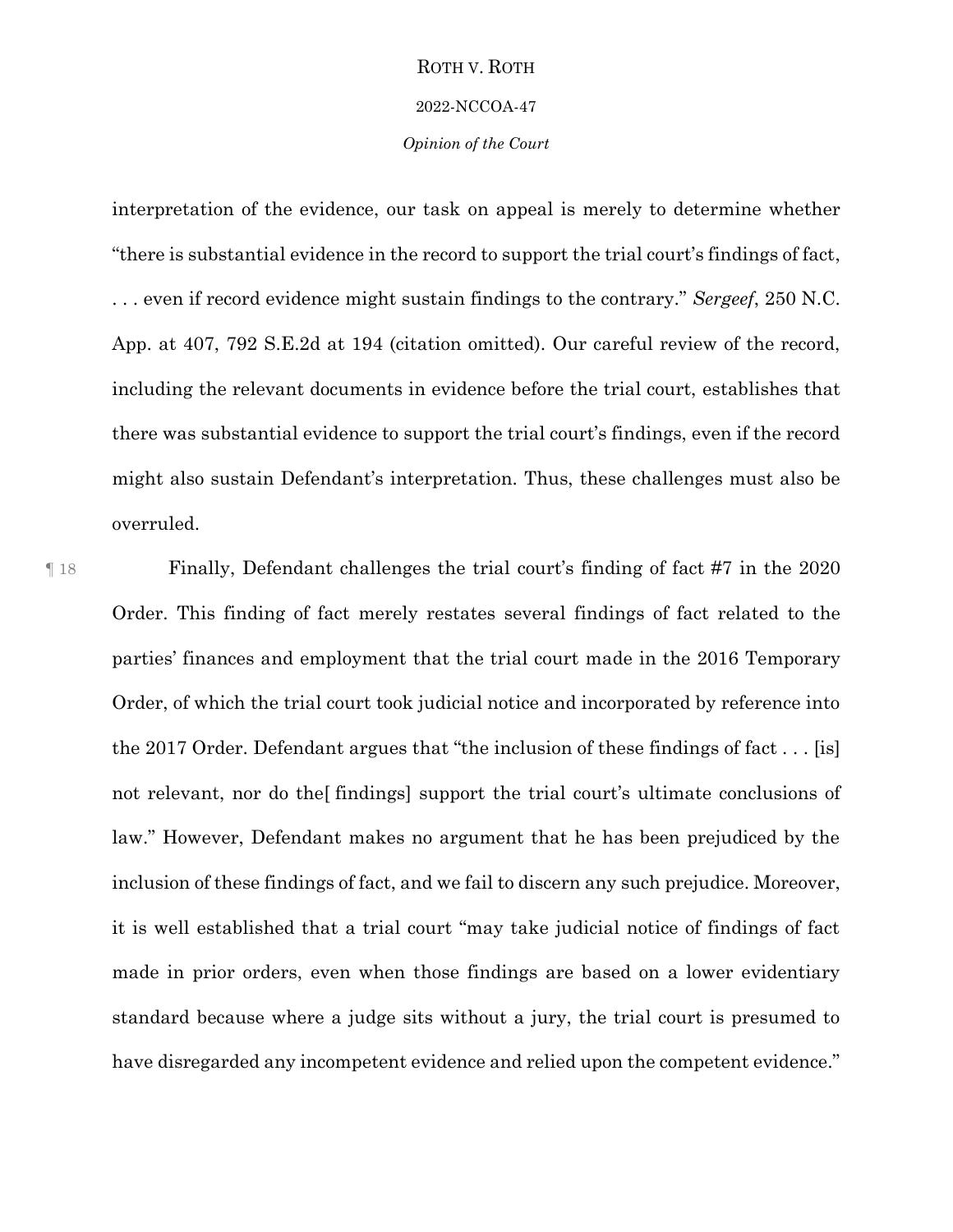#### 2022-NCCOA-47

#### *Opinion of the Court*

*In re T.N.H.*, 372 N.C. 403, 410, 831 S.E.2d 54, 60 (2019). Defendant's challenge to the trial court's finding of fact #7 is without merit.

# **D. Work-Related Child Care Expenses**

- ¶ 19 Next, Defendant argues that "[t]he trial court overturned a negotiated provision of the [2019 Temporary Consent Order] by awarding Plaintiff child support for work-related [child care expenses]." We disagree.
- ¶ 20 To begin, the 2017 Order required that Defendant pay \$901.17 per month in child support, determined in accordance with Worksheet B of the North Carolina Child Support Guidelines, on which Plaintiff received credit for her payment of \$558 per month in work-related child care costs for the minor children. The 2019 Temporary Consent Order, which "modifie[d] and replace[d] the custody provisions only" of the 2017 Order, provided with regard to child care that:

[t]he custodial parent shall be responsible for all child care, transportation, and any other similar needs of the minor children on his/her own time. The non-custodial parent shall have a right of first refusal if the custodial parent will not be available to have custody of the minor children during his or her time for more than two consecutive (2) overnights.

¶ 21 Finally, the 2020 Order included these pertinent findings of fact:

26. Plaintiff pays approximately five hundred and sixty‐ five dollars and forty‐six cents (\$545.46) [sic] in monthly [child care] expenses for the children during her custodial time.

. . . .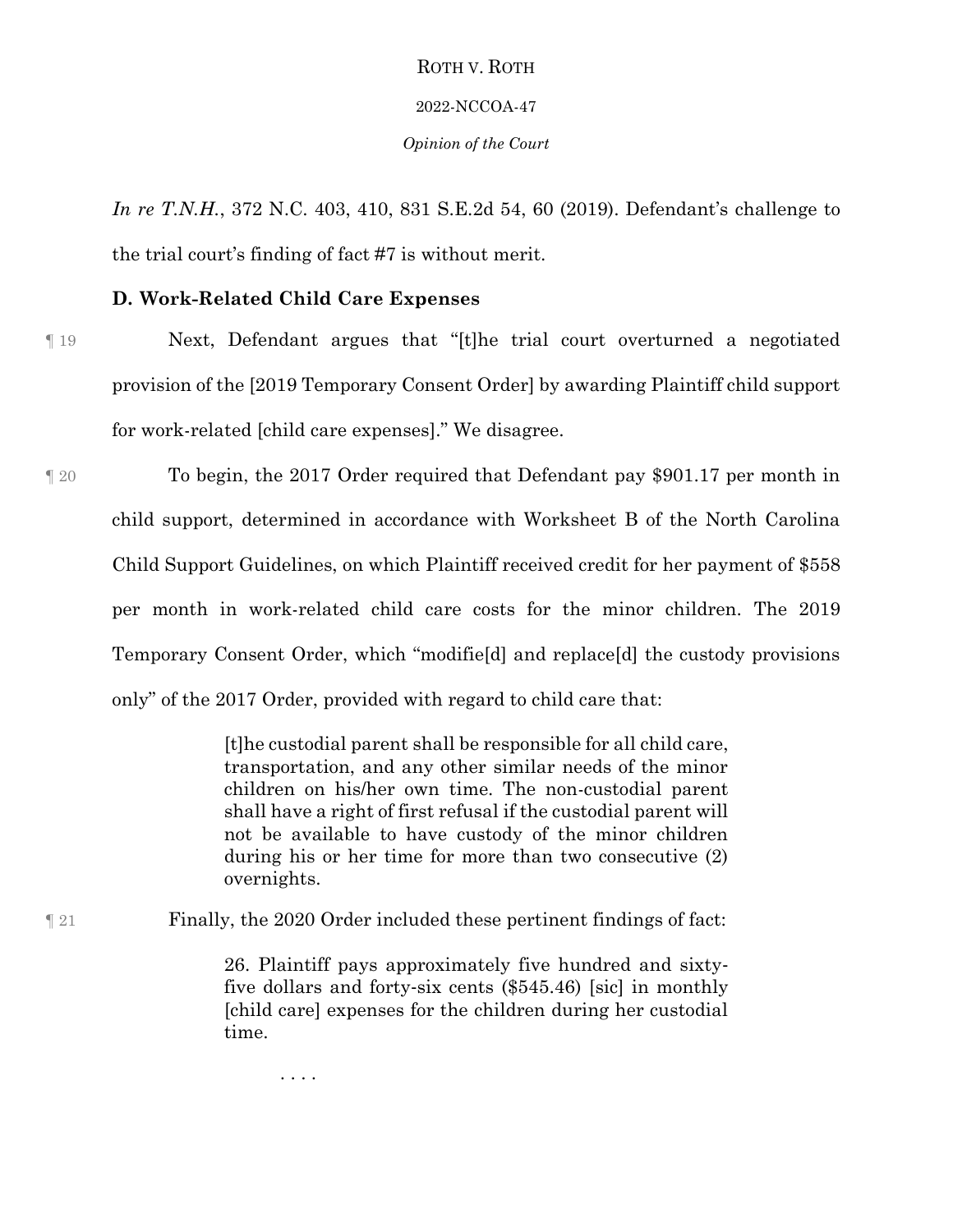#### 2022-NCCOA-47

#### *Opinion of the Court*

33. It is appropriate to apply Worksheet B of the North Carolina Child Support Guidelines to calculate child support (attached and incorporated by reference as Exhibit A).

34. Defendant opened the door to his income being recalculated and the consideration of [child care] expenses when he filed the motion to modify child support.

35. Defendant opened the door to calculation of workrelated child care expenses when he filed his motion to modify child support after the [2019 Temporary Consent Order] was entered.

¶ 22 Defendant now objects to the trial court's inclusion of Plaintiff's work-related child care expenses in its calculation of his child support obligation. Defendant argues that the trial court implicitly "overturned" the provision of the 2019 Temporary Consent Order addressing the parties' respective responsibility for child care. This assertion is meritless.

¶ 23 As Plaintiff notes, Defendant misconstrues the 2019 Temporary Consent Order's phrase "the custodial parent shall be responsible for all child care" to mean that the custodial parent shall be responsible for "all child care *expenses*." Moreover, the 2019 Temporary Consent Order specifically provides that its terms only "modif[y] and replace[ ] the *custody provisions*" of the 2017 Order. (Emphasis added). Accordingly, nothing in the 2019 Temporary Consent Order bore on the inclusion of work-related child care expenses in the calculation of Defendant's child support obligation, and the trial court did not overturn any provision of the 2019 Temporary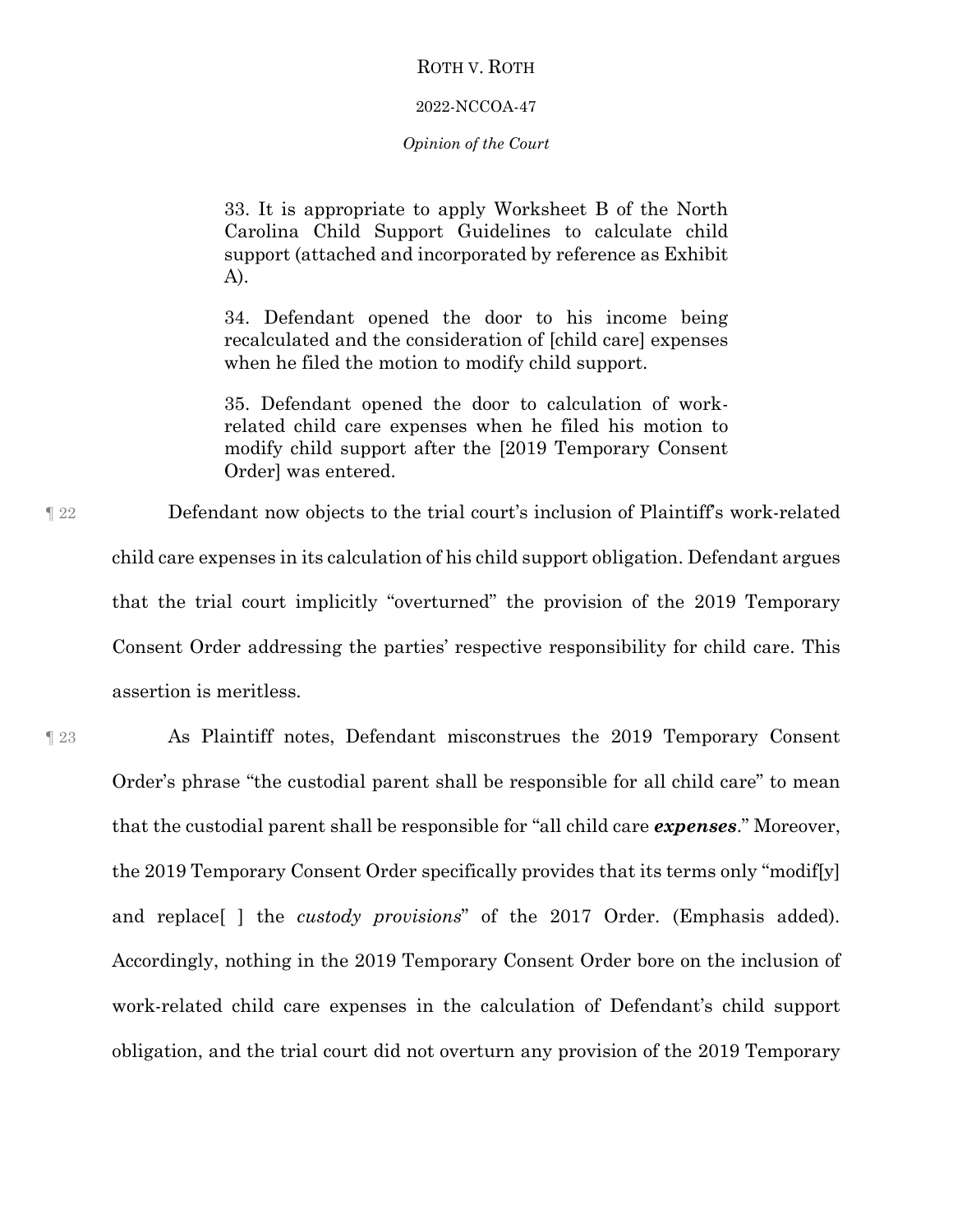#### 2022-NCCOA-47

#### *Opinion of the Court*

Consent Order by including those expenses on Worksheet B.

¶ 24 Additionally, after the parties agreed to share equal physical custody of their minor children in the 2019 Temporary Consent Order, Defendant moved the trial court to modify his child support obligation "consistent with the worksheet relied upon each and every time since these proceedings first began in 2014" and attached to his motion a Worksheet B prepared by the trial court in 2017. This motion clearly "opened the door to his income being recalculated" and "to calculation of work-related child care expenses[,]" as the trial court noted. The North Carolina Child Support Guidelines provide that "[r]easonable child care costs that are . . . paid by a parent due to employment . . . are added to the basic child support obligation and prorated between the parents based on their respective incomes." N.C. Child Support Guidelines, at 4. Thus, the trial court did not err by including the work-related child care expenses in the calculation of Defendant's child support obligation as directed by the North Carolina Child Support Guidelines.

¶ 25 Accordingly, Defendant's argument is overruled.

**E. Dependency Exception**

¶ 26 Defendant's final argument consists solely of the following assertion: "As concerns the issue of alternating claiming the children on tax returns, that issue was included in Defendant's motion, however, it was never raised at the hearing following the trial court's refusal to allow further testimony or argument from Defendant."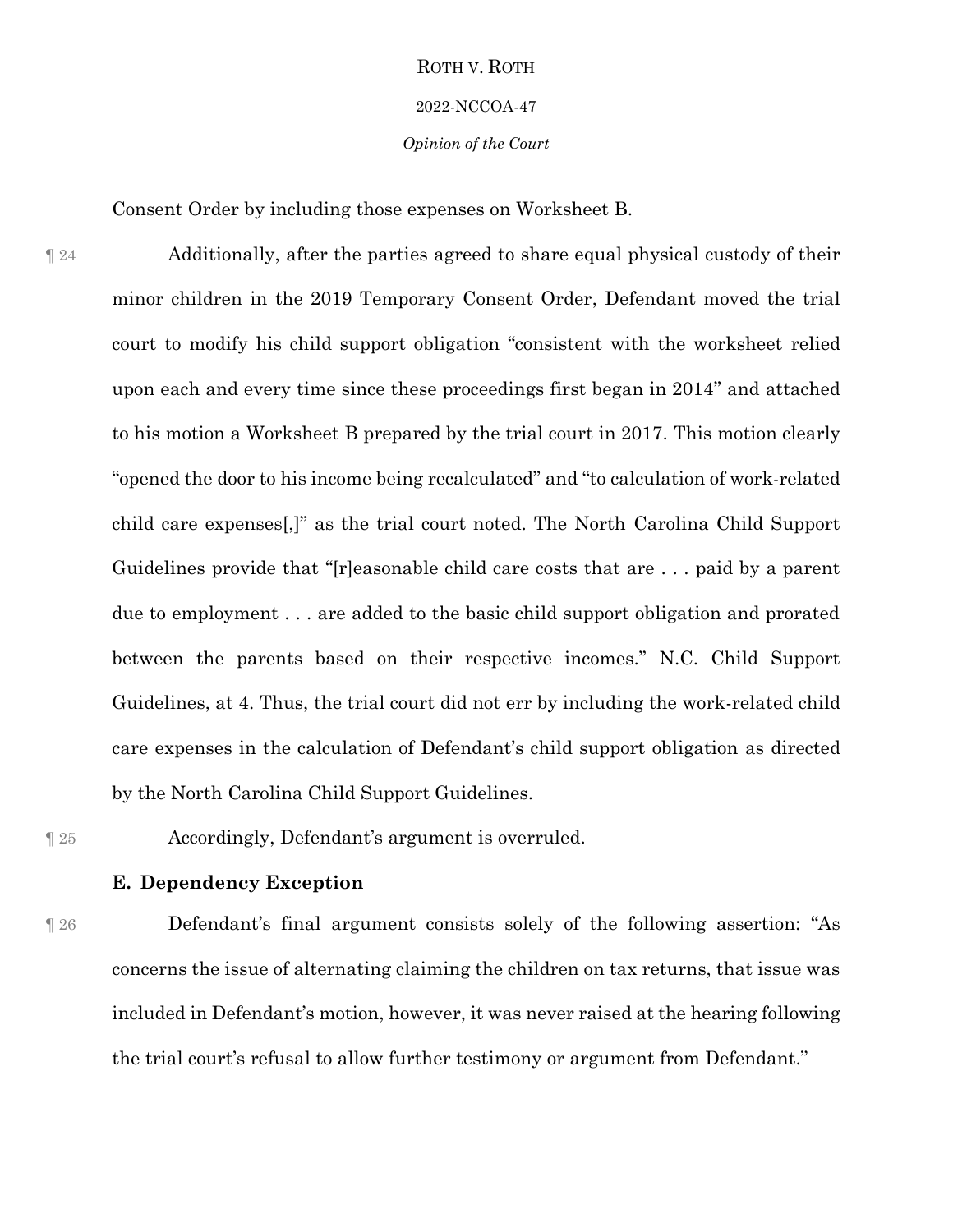#### 2022-NCCOA-47

#### *Opinion of the Court*

¶ 27 Defendant has abandoned this argument on appeal, in that he has failed to cite any legal authority for this proposition or to "set forth any argument as to why this constitutes an abuse of the trial court's discretion." *Jonna*, 273 N.C. App. at 103–04, 848 S.E.2d at 43. "It is not the role of the appellate courts to create an appeal for an appellant. It is likewise not the duty of the appellate courts to supplement an appellant's brief with legal authority or arguments not contained therein." *Kabasan v. Kabasan*, 257 N.C. App. 436, 443, 810 S.E.2d 691, 697 (2018) (citations and internal quotation marks omitted). "Issues not presented in a party's brief, or in support of which no reason or argument is stated, will be taken as abandoned." N.C.R. App. P. 28(b)(6).

¶ 28 Furthermore, this issue is not yet ripe for appellate review because Defendant failed to obtain a ruling from the trial court. "In order to preserve an issue for appellate review," it is "necessary for the complaining party to obtain a ruling upon the party's request, objection, or motion." N.C.R. App. P. 10(a)(1). "If a party desires for this Court to review a decision by a trial court, it is the responsibility of that party to obtain a ruling from the trial court for this [C]ourt to review." *Childs v. Johnson*, 155 N.C. App. 381, 390, 573 S.E.2d 662, 668 (2002). By his own admission, Defendant did not obtain a ruling from the trial court on this issue. For all of these reasons, Defendant's final issue is not appropriately before this Court. **III. Conclusion**